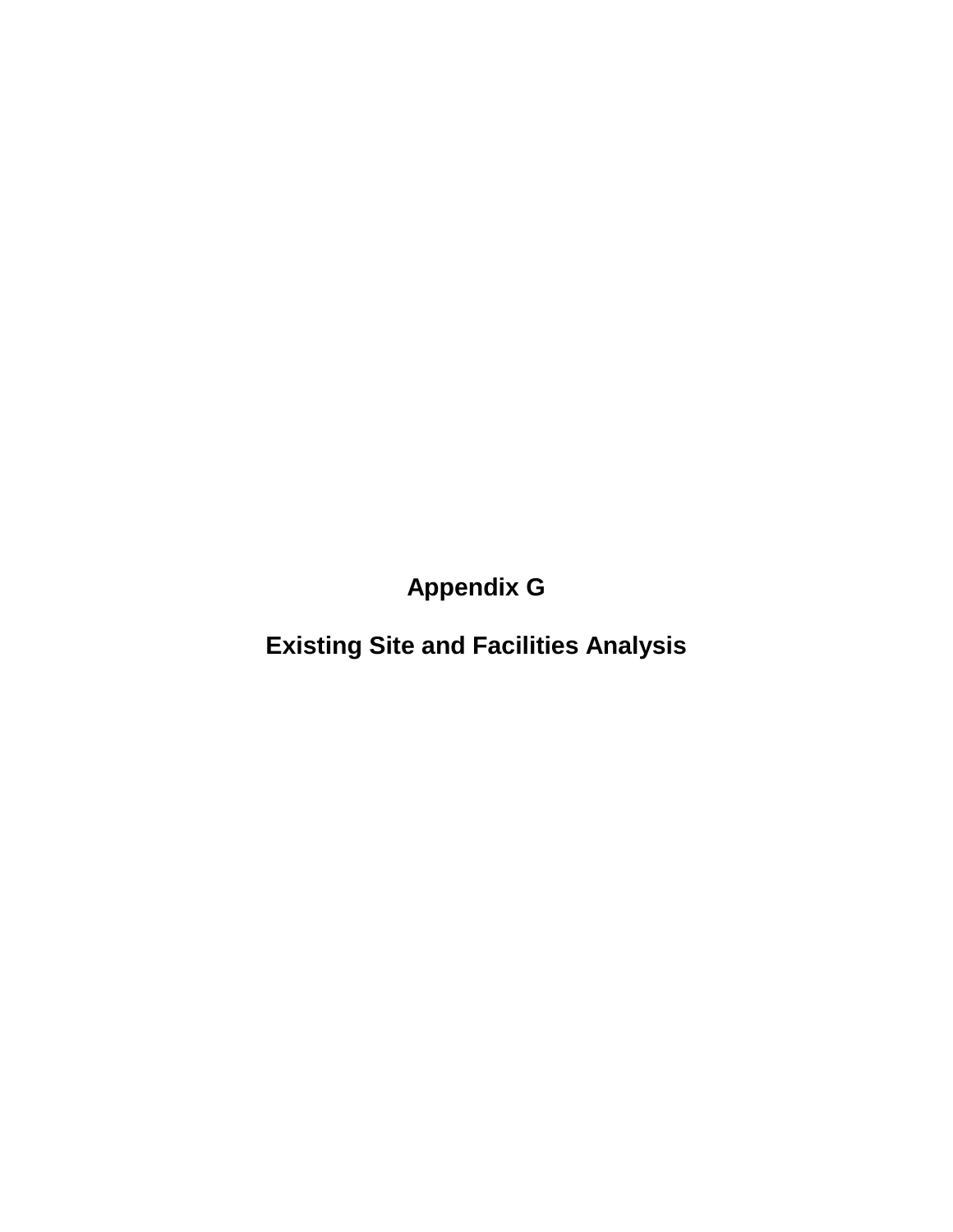Existing Site and Facility Analysis May 12, 2016

Existing Conditions Evaluations: Department of Public Works Facility 470 Dedham Ave

# **A. General**

The first floor of the DPW building is approximately 23,000 sf and was built in 1960 and designed by Alonzo B. Reed, Inc. Engineers and Architects. In 1965 a second floor addition was added also designed by Alonzo B. Reed, Inc. of approximately 8,880 sf. The total building gross area is approximately 31,920 sf.

The first floor of the DPW building is divided into vehicle maintenance, vehicle storage, shops, and a small administration area. The second floor is the former public works administration, inspectors department, superintendent offices, and engineering department. Town offices and support areas have been moved to 500 Dedham Avenue. A site visit was conducted on Thursday May 5th, 2016 with representatives from the Department of Public Works staff to observe the current building conditions. The following observations are based on the site visit and subsequent review of the original construction documents. The purpose of this study was to evaluate current conditions and make general recommendations for the buildings reuse.

#### **B. Aerial Image of Needham Public Works**



Primary Building Elevation 470 Dedham Ave Needham, MA



Shops / Maintenance Side Building Elevation 470 Dedham Ave Needham, MA



www. westonandsampson.com

# **Weston&Sampson®**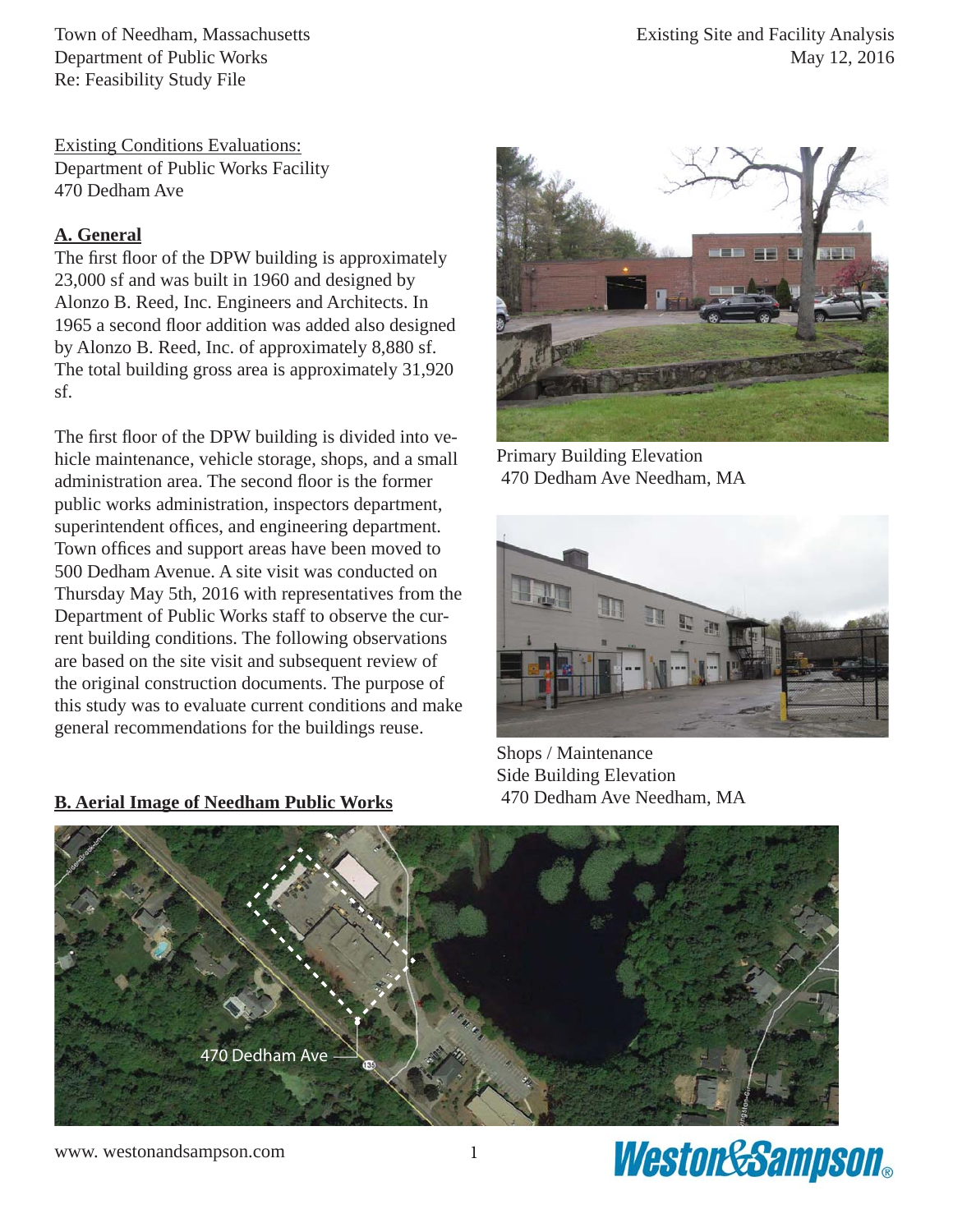

**First Floor Plan**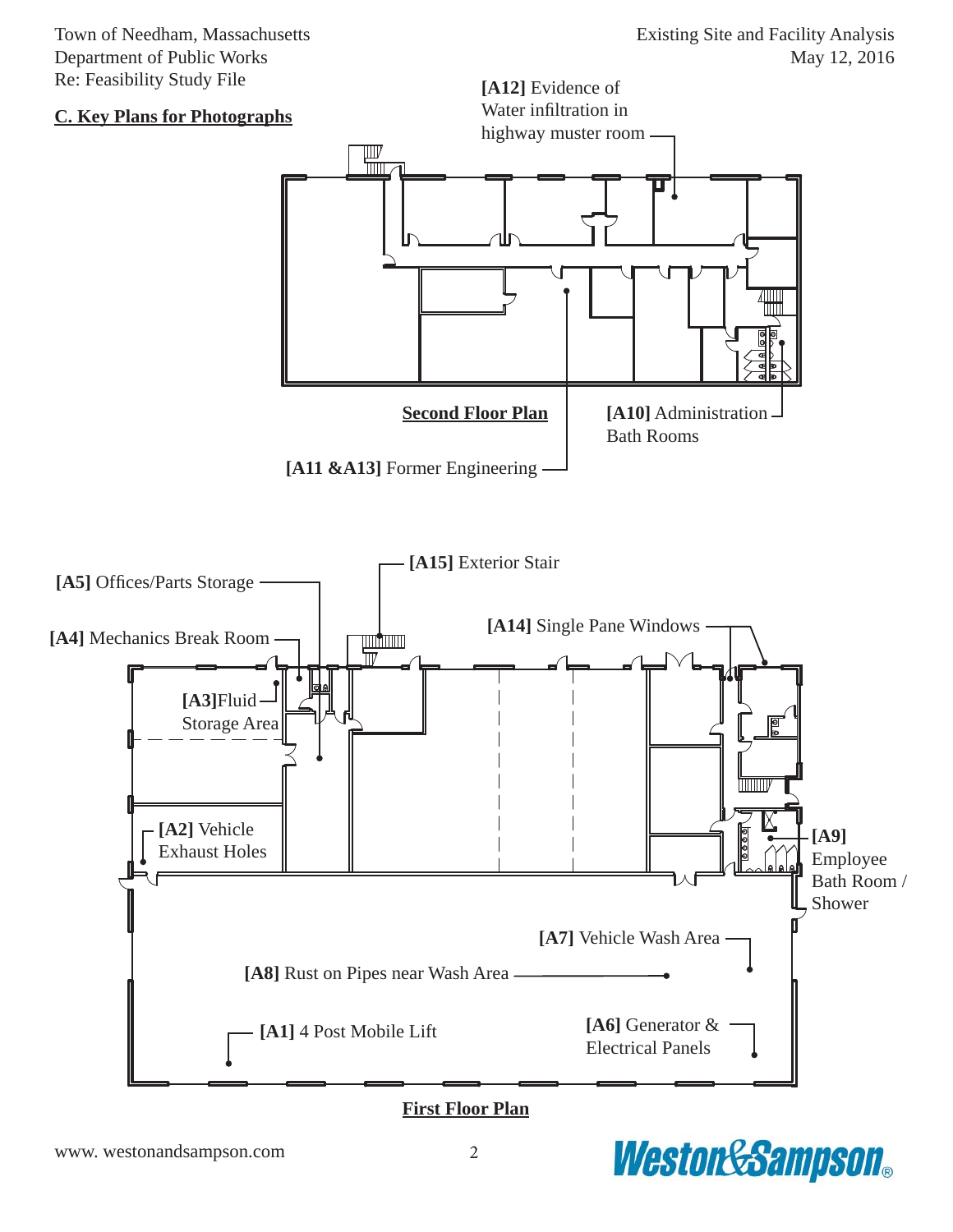# **D. Observations**



A1 & A2 - There are currently (2) vehicle maintenance bays, and (1) welding bay. The space is undersized for (5) mechanics based on industry standards that recommend 1.5 maintenance bays per mechanic. There is inadequate lifting height indoors for the Mohawk four post mobile lift currently stored in the vehicle storage area. There is an outdated direct vehicle exhaust system, which include holes located in the slab that vent through the roof.



**A3 -** Fluids are not stored in a properly rated room with spill protection per CMR 527 9.0.



**A4 -** The mechanics toilet and kitchen facilities are not code compliant by today's standards, and not sized adequately for (5) mechanics, a refrigerator, TV, and microwave that have been added to space. There is no counter space in the mechanics break room.



**A5 -** The corridors and parts storage areas have been converted into office space and storage for reference manuals. The remaining parts storage area is inadequate resulting in parts being stored on the maintenance floor and in corridors causing "stacking" of tires and parts in an inefficient manner that is a trip hazard.

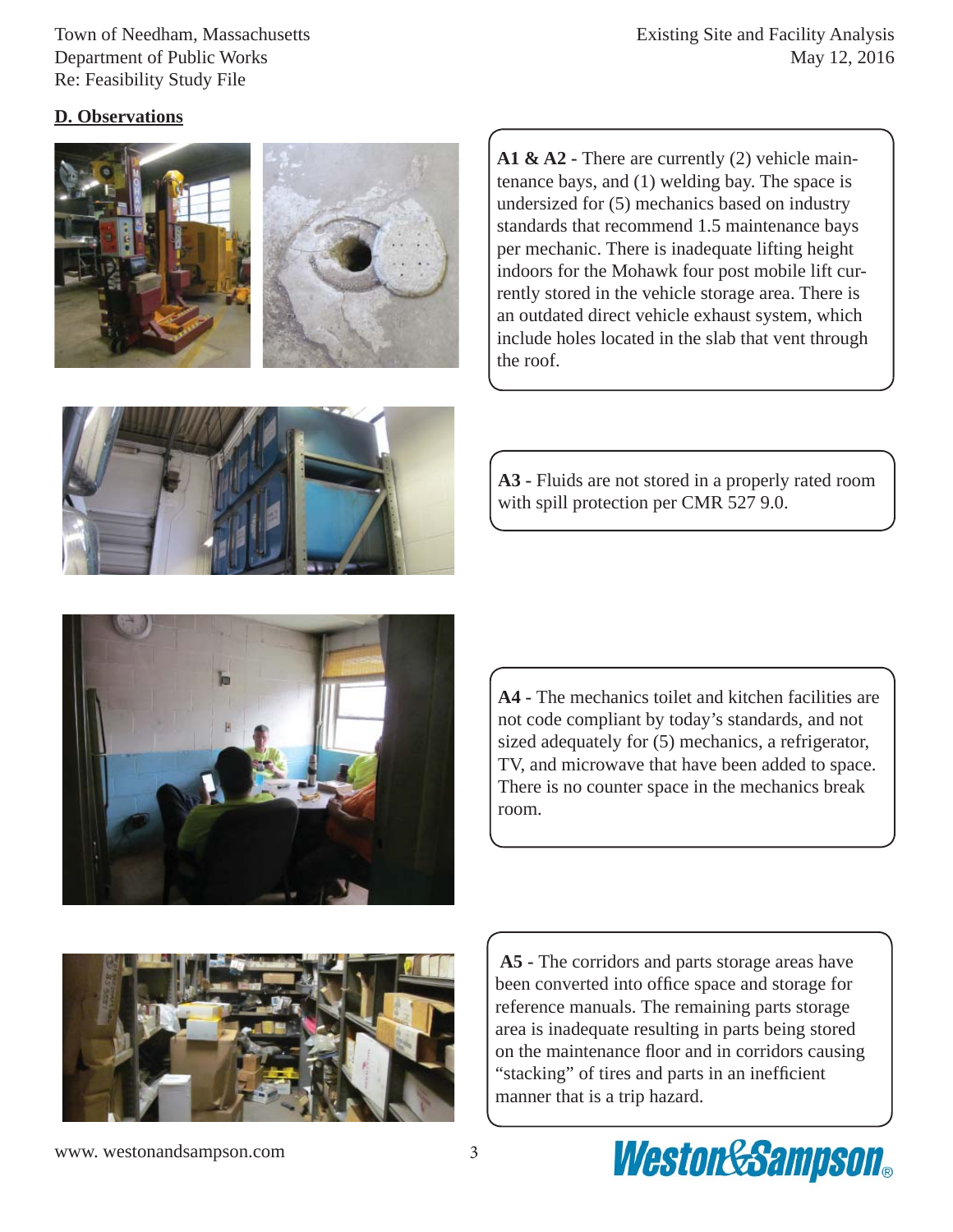Existing Site and Facility Analysis May 12, 2016

Town of Needham, Massachusetts Department of Public Works Re: Feasibility Study File





**A6 -** The vehicle storage area has poor lighting and ventilation conditions and houses the buildings diesel stand-by generators', and back flow prevention. There is an additional closed storage shed and outdoor canopy for vehicle and equipment storage required for day to day operations. The O. H. doors on the closed storage shed are 8 feet wide and not sized appropriately for today's DPW vehicles and equipment. Vehicles and equipment are stored outdoors without protection from the elements resulting in reduced service life and functionality. The location of vehicle wash area is a safety hazard in close proximity to the generator and main electrical panels without any barrier.



**A7 -** There is no wash bay or knockdown pad on site, an area near the exit door to vehicle storage has been converted for washing vehicles. The floor drains and catch basins in this area are not designed for handling the additional water runoff from vehicle washing and often overflow salt and chemicals into the nearby stream.



**A8 -** The pipes and structural steel above the area used for washing vehicles show signs of significant rust. Some of the pipes appear to be covered in asbestos insulation, additional testing is necessary to comfirm.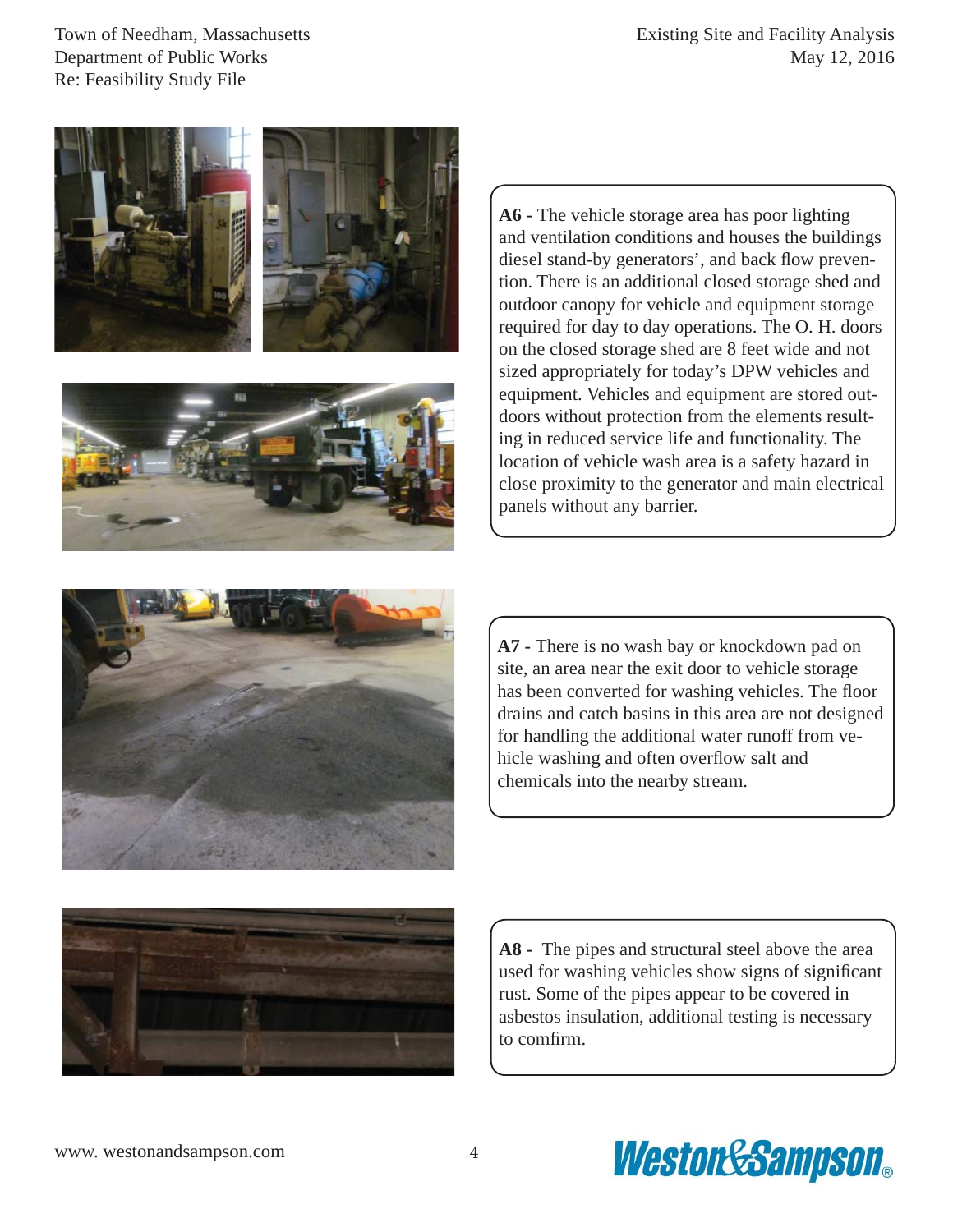Existing Site and Facility Analysis May 12, 2016

Town of Needham, Massachusetts Department of Public Works Re: Feasibility Study File



**A9 & A10 -** Although the bathroom, shower and kitchen facilities likely met the requirements of the codes when they were constructed, they do not conform to current State Building Code, Plumbing Code, and ADA Guidelines.



A11 -The second floor administration area is currently being used as the highway division muster room, bunk area for storm events, and as a file storage area for town documents. The floors in many rooms appear to be vinyl asbestos tile, additional testing is necessary to confirm. Asbestos tile would need to be properly disposed of if disturbed.



A12 & A13 -There is evidence of water infiltration near the chimney in the Highway Division muster room. Window air conditioning units have been added to many rooms suggesting that the roof top units no longer work. After removing ceiling tiles in the former engineering department we found batt insulation on wood furring between the roof joists.

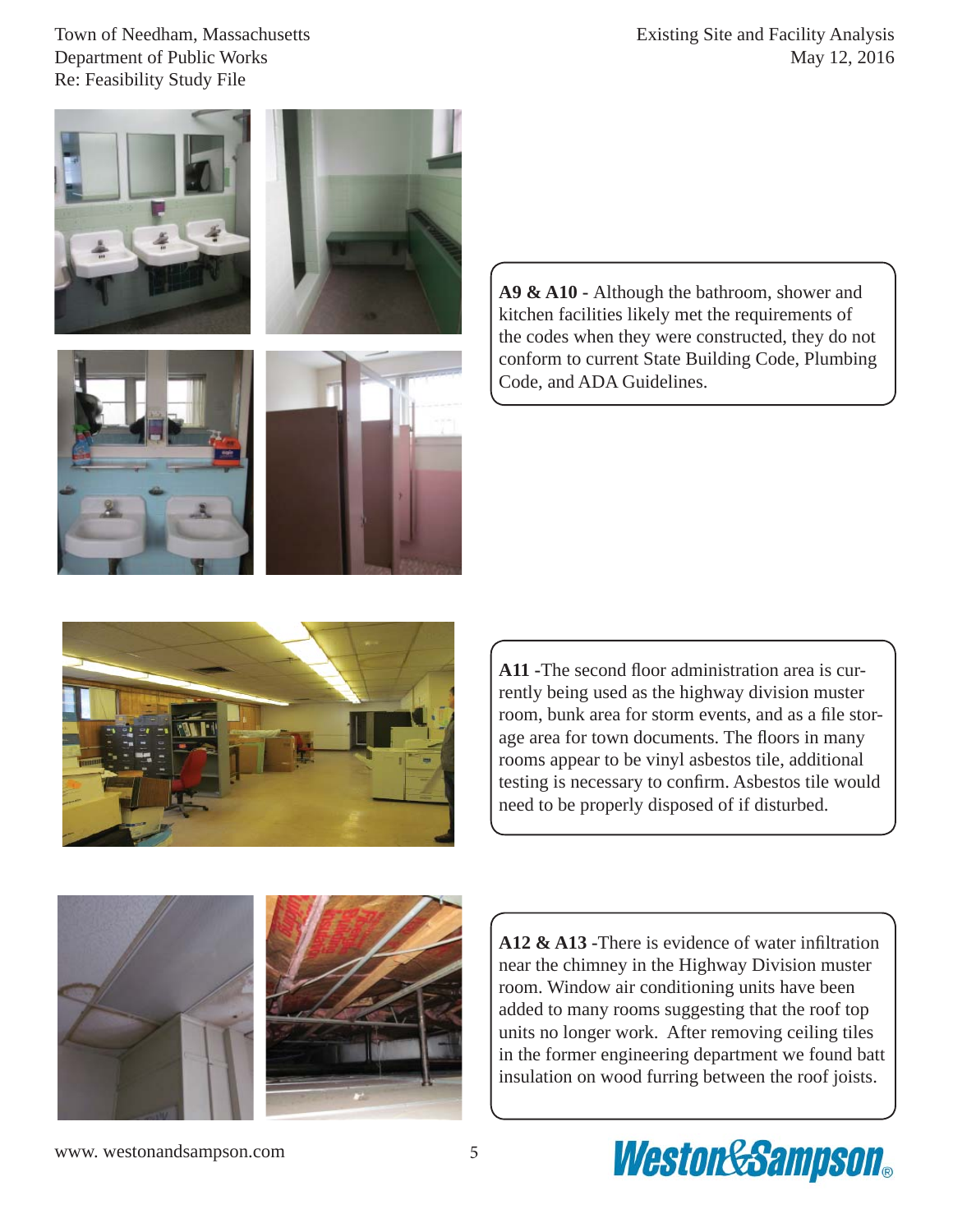Existing Site and Facility Analysis May 12, 2016



**A14 -T**he windows throughout the building are energy ineffiecient single pane windows with steel frames. Many of the window frames show significant signs of rust and deterioration. The hollow metal and aluminum entrance doors are loose fitting and without perimeter weather-stripping making them energy inefficient.



**A15 -**The two stairways do not meet current State Building Code standards for design and are not enclosed in a properly rated means of egress system. There is no elevator in the building, consequently it does not conform to CMR 521.







**Roof -**The ballasted roof is past its useful life span, as evidenced by signs of water infiltration in multiple areas of the building. There is water pooling around the roof drains, and moss growing in some areas. The gutters and downspouts are clogged with leaves. The design drawings show minimal or no insulation at roof and exterior walls that would provide only minimal heat loss benefit by current energy code standards.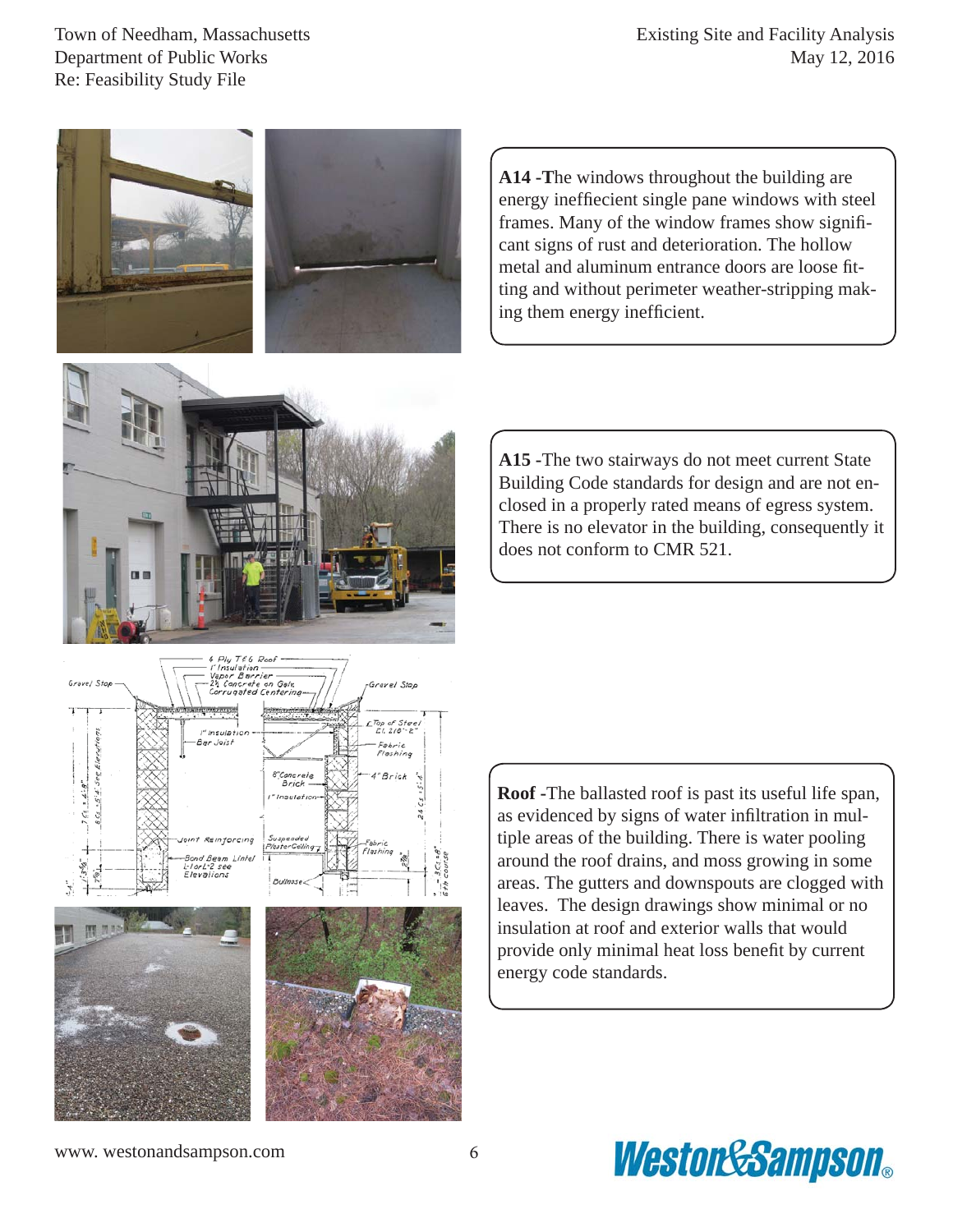



**Culvert -**A drainage culvert that runs along one side of the building is used to channel roof water run off. In addition to the roof gutters and downspouts there are two drainage pipes that empty into the culvert.

## **E. General Recommendations for Reuse:**

Based on field observations and review of the construction drawings, the DPW building looks to be thoughtfully designed for public works operations and management in the 1960's. The current building is between 51 and 56 years old and showing systemic problems to the existing building due to deterioration and changes in day to day DPW operations. The current building is in need of significate renovations to provide a safe work environment for DPW operations. The following is a list of corrective minimum recommendations:

- Replacement of roof, exterior windows, doors, and stairs. Renovating the exterior stair may include simple enclosure rather than replacement •
- Addition of an elevator •
- Added insulation to the exterior walls and roof to meet current energy standards. •
- Reconfiguration of the interior space to meet the day to day operational needs. •
- Mechanical systems, lighting, electrical, fire alarm, and sprinkler systems are outdated or broken. Based on our experience, it is likely that these systems will need to be replaced in there entirerty. •

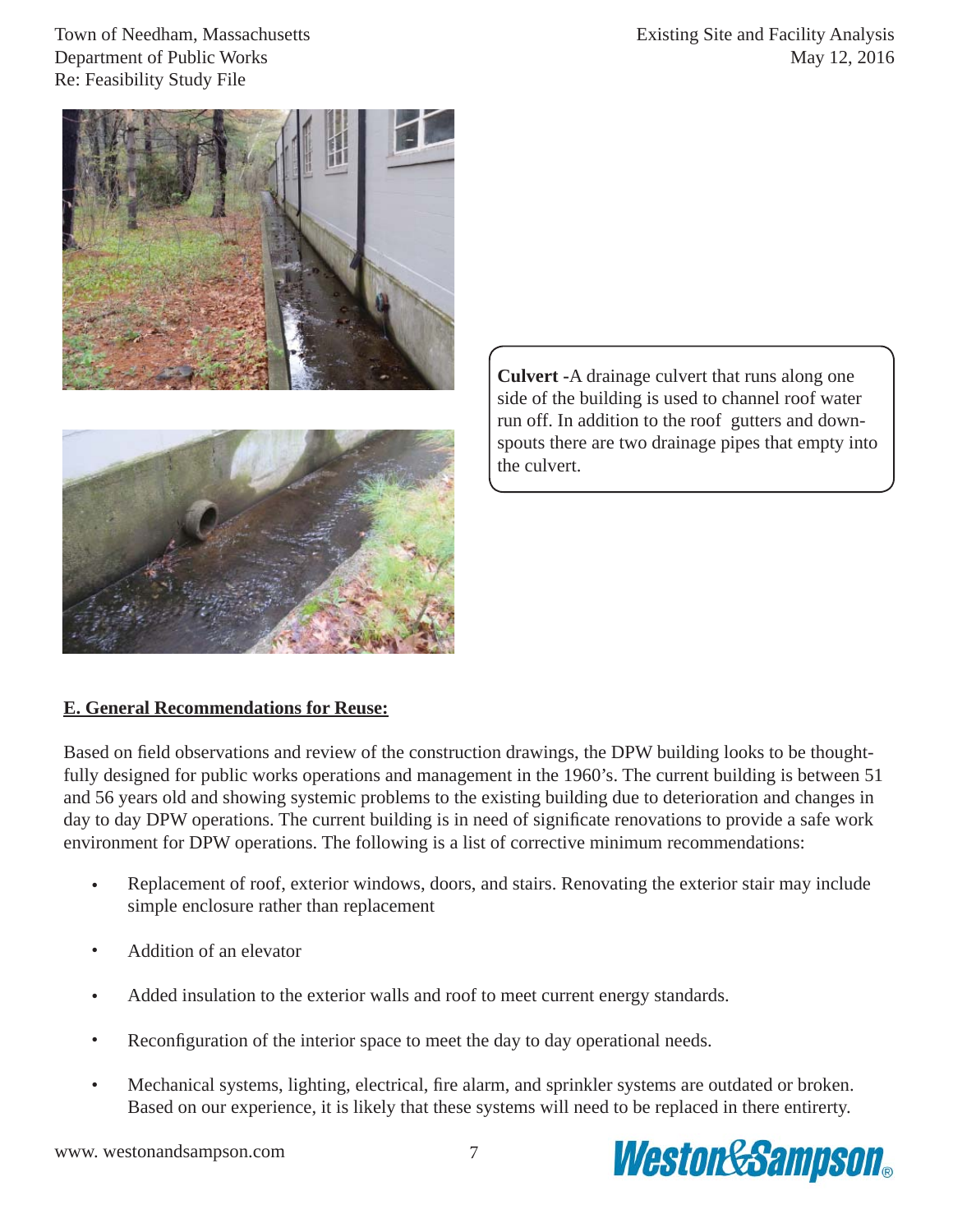# **F. Structural Evaluation of Existing Conditions:**

## Existing Conditions:

The original 23,000 square foot one-story building was constructed in 1960. Original structural drawings by Alonzo B. Reed Inc. were available for review. The 1960 structure had three areas: a high bay area for vehicle maintenance on the northwest portion of the building; a low roof area for general storage and shop bays, and an administration office along the north portion of the building; and an open area for vehicle storage for the entire length of the south portion of the building. There is a concrete drainage channel running the full length of the building along the south wall.

The roof structure at the north portion of the building over the general storage bays and administration areas consists of 2-1/2 inches of concrete on metal form deck. The deck is supported by 16S5 steel bar joists spaced at approximately 2 feet 6 inches spanning 21 feet to steel wide flange beam framing and steel columns. The framing and roof was designed to accept a future second floor addition. The maintenance bay roof consists of metal roof deck supported by steel wide flange beam framing and steel columns. The exterior walls for the northern portions of the building are non-loadbearing 12 inch concrete masonry. The floor slabs at the general storage bays and administration areas are 4-inch concrete reinforced with welded wire reinforcing. The slab at the vehicle maintenance is 6-inch concrete reinforced with welded wire reinforcing. The building foundations consist of reinforced concrete foundation walls and piers on reinforced concrete continuous and isolated shallow spread footings.

The vehicle storage area consists of metal roof deck supported by 32L13 long span steel joists spaced at 7 feet 10 inches and spanning 60 feet. The joists are supported on 12 inch concrete masonry walls. The slab at the vehicle storage area is 7-inch concrete reinforced with welded wire reinforcing. The building foundations consist of reinforced concrete foundation walls on reinforced concrete continuous shallow spread footings.

In 1965, an 8,880 square foot second floor addition was constructed over the north portion of the building for town administration offices. The existing concrete roof deck became the second floor. The second floor roof consists of metal roof deck supported by 14H3 steel bar joists spaced at approximately 4 feet 10 inches spanning 21 feet to steel wide flange sections and steel columns. Second floor steel columns are aligned with the original steel columns.

Overall, the building is in fair to good condition. The minor cracking and deterioration found at the existing concrete masonry is expected considering the age of the structure. Existing masonry walls have joint reinforcing every other course and horizontal bond beams. Per the existing drawings, there is no vertical reinforcing. Cracking is likely due to movement from temperature changes. The slabs-on-grade are in fair condition with cracking and minor spalling. There are no signs of settlement. Moderate surface rust was found on the 32L13 joists over the southeast area of vehicle storage that is used as a wash bay. There is some concrete spalling and surface erosion in the drainage channel on the south side of the building.

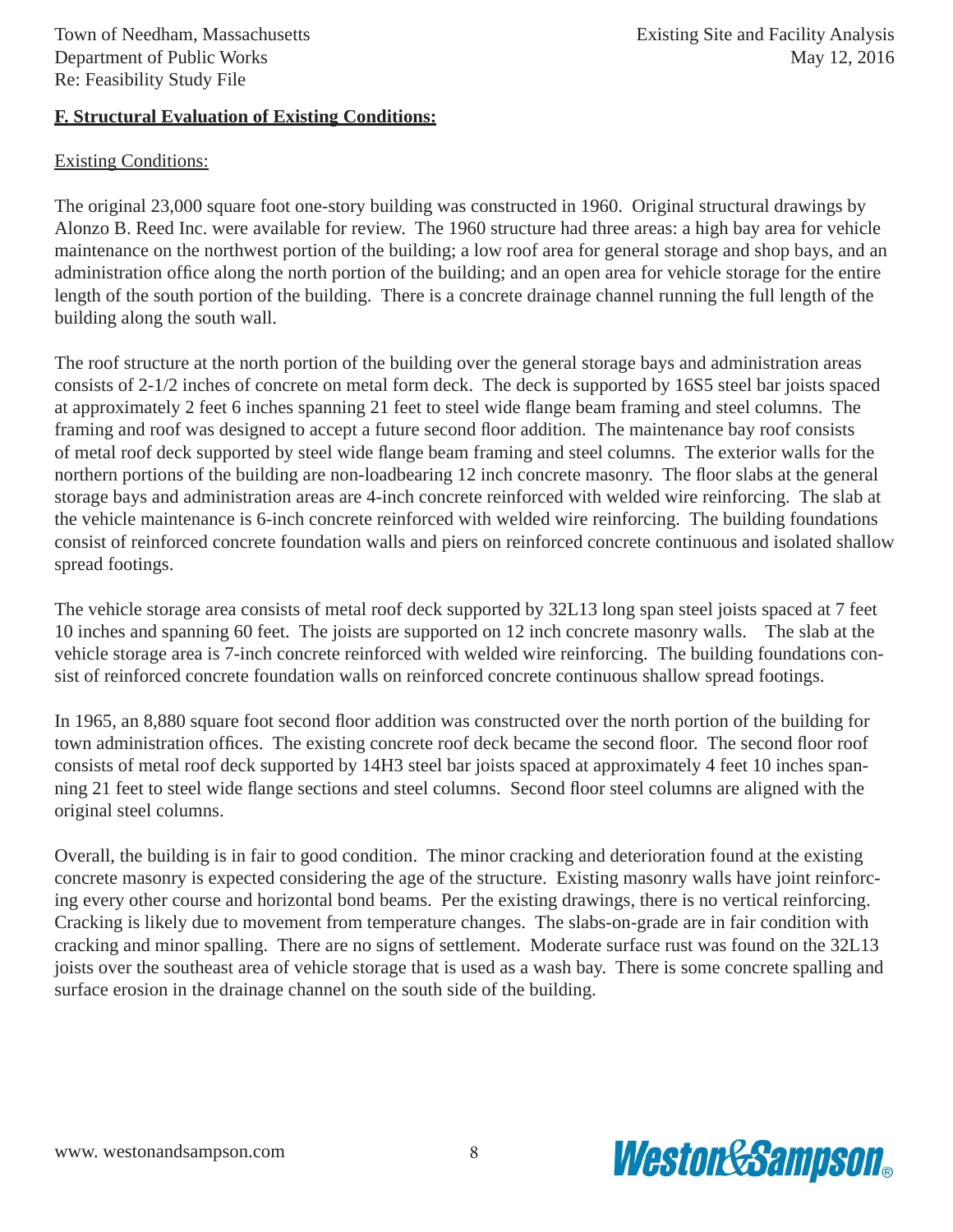## Summary and Recommendations:

The purpose of the evaluation was to determine the feasibility of reusing the existing structure for the new DPW facility. The assumed scope includes a complete interior renovation. Any additions would be structurally separate. Per the International Existing Building Code, the anticipated renovation is assumed to be a Level 3 Alteration. There is no anticipated Change in Use. A level three alteration requires that any new or modified structural elements must comply with the current building code. Existing elements may remain if they met the code requirements at the time of construction, and the loading is not increased. Please consider the following:

- The existing 12 inch concrete masonry walls do not have vertical reinforcing. The walls meet the empirical code requirements likely in effect at the time of construction; however, are overstressed when subjected to current wind loading perpendicular to the face of the wall. Reinforcing the walls by cutting in and grouting vertical bars, or adding steel wind posts and girts is recommended, especially around large window and door openings. •
- The existing 32L13 steel joists over the vehicle storage area do not have capacity for the current flat roof and drifting snow load requirements. Removing the existing roof deck and adding two additional joists between each existing joist is recommended. A new metal roof deck would be installed over the vehicle maintenance area.
- We recommend reinforcing the metal roof deck and framing over the vehicle maintenance bay adjacent to the second floor addition to account for current snow drift loading requirements.
- We recommend cleaning and painting steel joists in the vehicle maintenance area. •
- We recommend providing vertical structural steel X-bracing to supplement existing concrete masonry •walls resisting lateral loading from seismic and wind.

General repairs including, but not limited to, structural crack and spall repairs at existing masonry walls, slabon-grade repairs, and reinforcing existing roof openings at existing equipment is also recommended. More substantial structural alterations such as removing exterior and loadbearing walls, or adding heavy roof-top equipment may trigger more structural requirements.

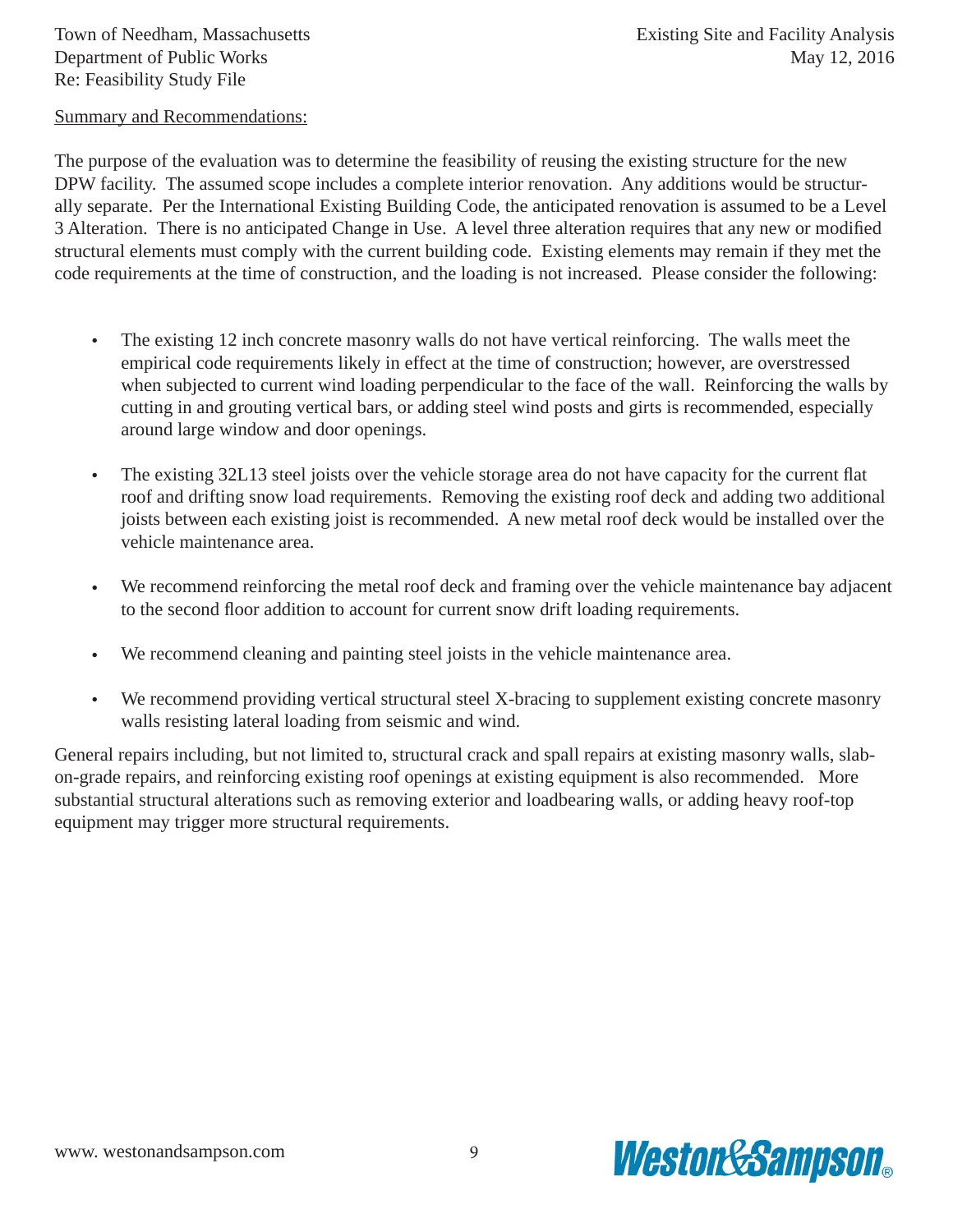

Existing Site and Facility Analysis May 12, 2016

**S1 -** Channel with Deteriorated Concrete and Surface Erosion.



**S2 -** Corroded Steel Joists at Wash Bay



**S3 -** Minor Cracking at Exterior Wall